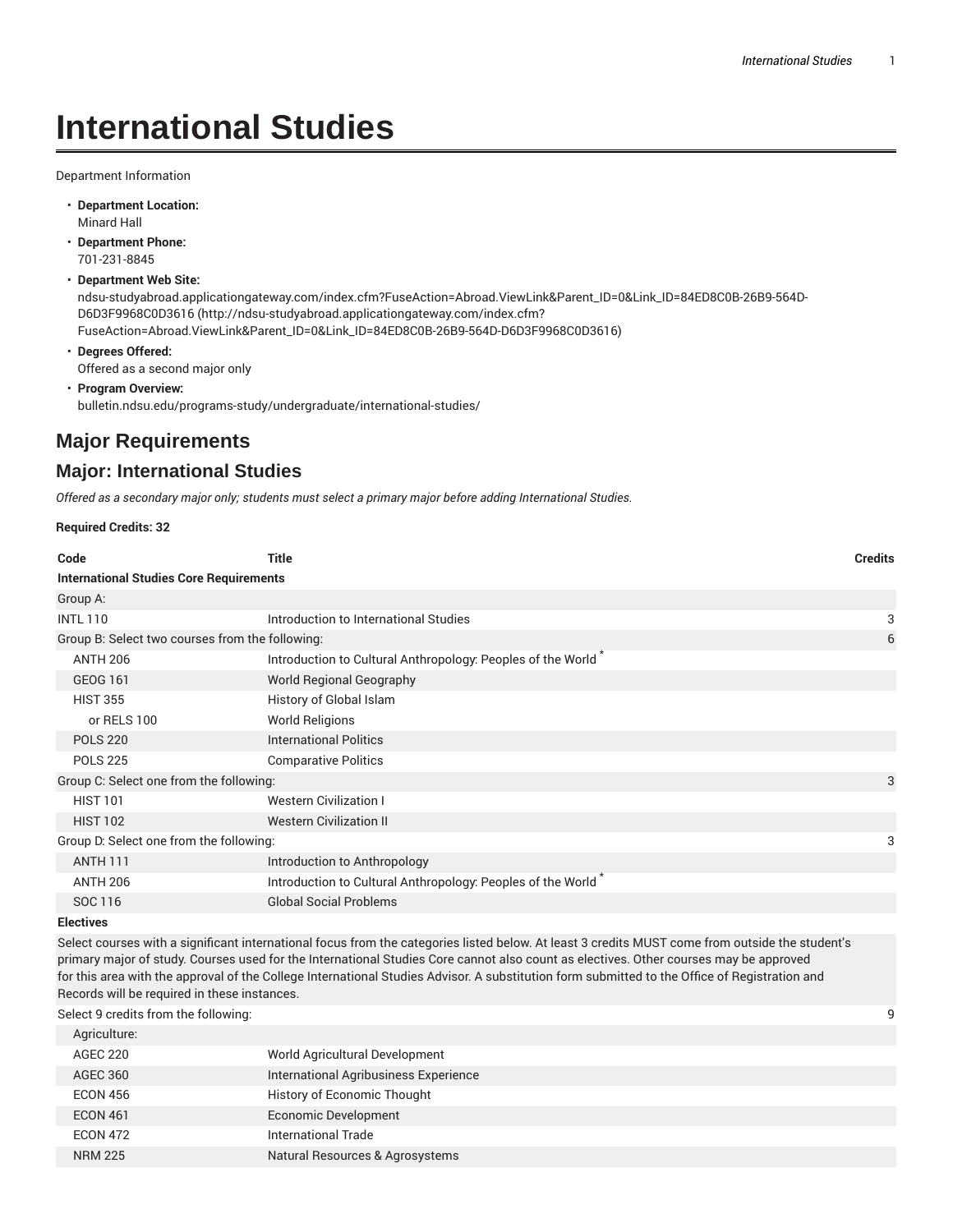#### 2 *International Studies*

| <b>PLSC 110</b>                  | World Food Crops                                               |
|----------------------------------|----------------------------------------------------------------|
| <b>Business Admintration:</b>    |                                                                |
| <b>BUSN 340</b>                  | <b>International Business</b>                                  |
| <b>BUSN 341</b>                  | <b>Global Business Environment</b>                             |
| <b>BUSN 440</b>                  | <b>International Business Law</b>                              |
| <b>FIN 440</b>                   | <b>International Finance</b>                                   |
| <b>MGMT 440</b>                  | International Management                                       |
| <b>MRKT 372</b>                  | <b>Global Retailing</b>                                        |
| <b>MRKT 440</b>                  | <b>International Marketing</b>                                 |
| Architecture:                    |                                                                |
| <b>ARCH 321</b>                  | History and Theory of Architecture I                           |
| <b>ARCH 322</b>                  | History and Theory of Architecture II                          |
| <b>ARCH 323</b>                  | History and Theory of Architecture III                         |
| ARCH 474                         | International Design Studio                                    |
| LA 322                           | History of Landscape Architecture                              |
| Human Development and Education: |                                                                |
| ADHM 372                         | <b>Global Retailing</b>                                        |
| ADHM 410                         | Dress in World Cultures                                        |
| ADHM 411                         | <b>Food and World Cultures</b>                                 |
| ADHM 485                         | <b>Global Consumer Analysis</b>                                |
| <b>HDFS 475</b>                  | <b>Children and Families Across Cultures</b>                   |
| <b>HNES 355</b>                  | <b>International Health</b>                                    |
| Humanities and Social Sciences:  |                                                                |
| <b>ANTH 111</b>                  | Introduction to Anthropology                                   |
| <b>ANTH 206</b>                  | Introduction to Cultural Anthropology: Peoples of the World    |
| <b>ANTH 443</b>                  | Peoples and Cultures of the Middle East & North Africa         |
| ANTH 444                         | Peoples of the Pacific Islands                                 |
| <b>ANTH 446</b>                  | Latin America & Carribean: Afro-Latino/as, Gender, Indigeneity |
| <b>ANTH 453</b>                  | Magic and Religion                                             |
| <b>ANTH 455</b>                  | Language and Expressive Culture                                |
| <b>ANTH 459</b>                  | Global Cultural Heritage                                       |
| <b>ART 111</b>                   | Introduction to Art History                                    |
| ART 210                          | Art History I                                                  |
| <b>ART 211</b>                   | Art History II                                                 |
| <b>COMM 216</b>                  | Intercultural Communication                                    |
| <b>ENGL 209</b>                  | Introduction to Linguistics                                    |
| <b>ENGL 240</b>                  | World Literature Masterpieces                                  |
| <b>ENGL 330</b>                  | <b>British and American Women Writers</b>                      |
| <b>ENGL 335</b>                  | <b>Multicultural Writers</b>                                   |
| <b>ENGL 455</b>                  | <b>International Technical Writing</b>                         |
| <b>EMGT 425</b>                  | International Emergency Management                             |
| <b>HIST 101</b>                  | <b>Western Civilization I</b>                                  |
| <b>HIST 102</b>                  | <b>Western Civilization II</b>                                 |
| <b>HIST 259</b>                  | Women in European History 1400-1800                            |
| <b>HIST 271</b>                  | Introduction to Latin American History                         |
| <b>HIST 280</b>                  | History of East Asia to 1600                                   |
| <b>HIST 281</b>                  | History of East Asia from 1600                                 |
| RELS/HIST 355                    | History of Global Islam                                        |
| <b>HIST 381</b>                  | Australia & New Zealand                                        |
| <b>HIST 435</b>                  | <b>World Environmental History</b>                             |
| <b>HIST 440</b>                  | The Ottoman Empire                                             |
| <b>HIST 451</b>                  | <b>Medieval History</b>                                        |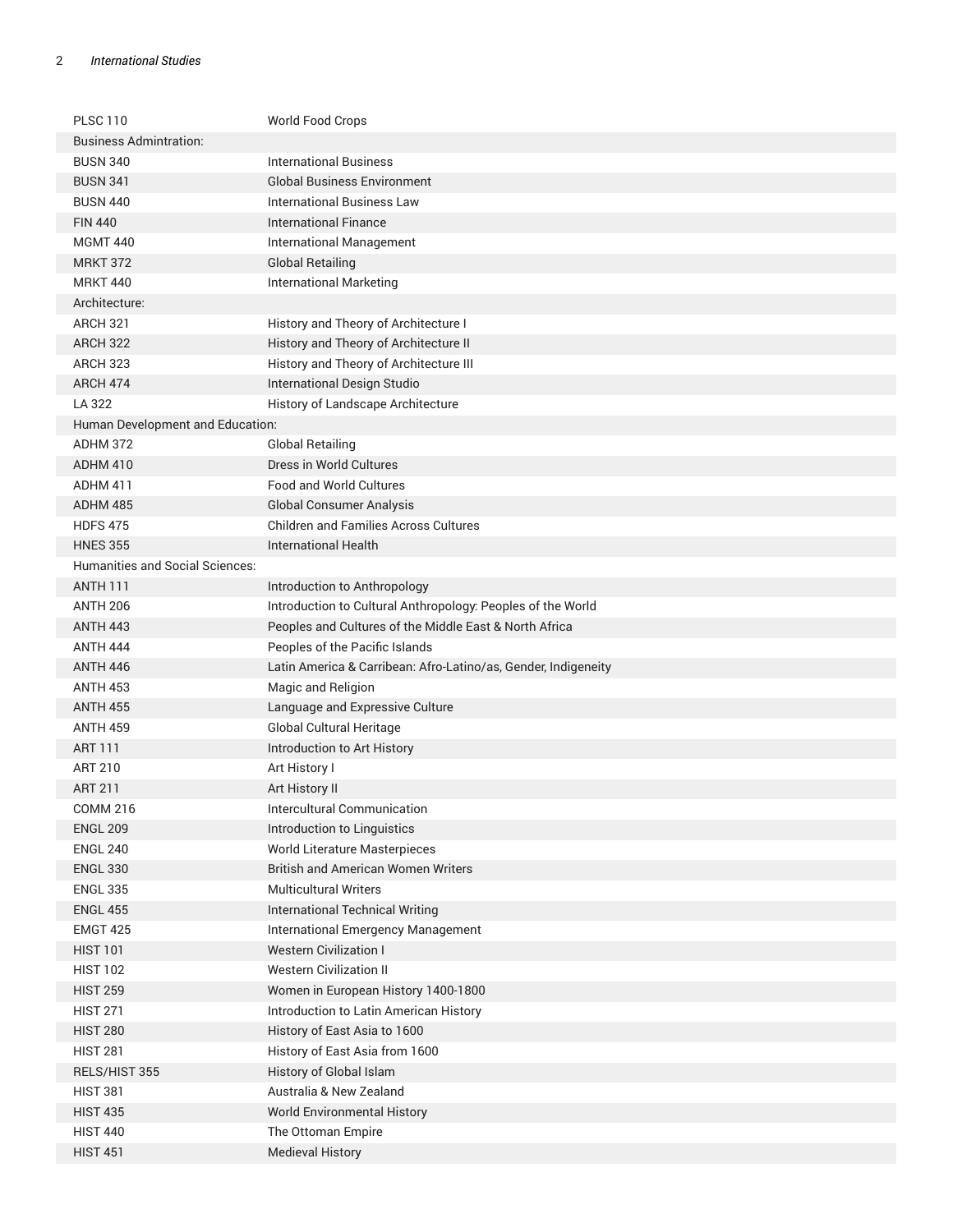| <b>HIST 456</b> | Europe 1815-1914                                     |
|-----------------|------------------------------------------------------|
| <b>HIST 457</b> | Europe Since 1914                                    |
| <b>HIST 464</b> | <b>Imperial Spain</b>                                |
| <b>HIST 465</b> | Germany since 1750                                   |
| <b>HIST 466</b> | History Of Russia I                                  |
| <b>HIST 467</b> | History Of Russia II                                 |
| <b>HIST 470</b> | Modern Latin America I                               |
| <b>HIST 471</b> | Modern Latin America II                              |
| <b>HIST 473</b> | <b>Colonial Mexico</b>                               |
| <b>HIST 474</b> | Modern Mexico                                        |
| <b>HIST 475</b> | The Aztec, Maya, and Inca                            |
| <b>HIST 477</b> | Slavery in the Atlantic World                        |
| <b>HIST 480</b> | History of Modern China from 1600                    |
| <b>HIST 481</b> | History of Japan                                     |
| <b>HIST 482</b> | Vietnam: 125 Years of Conflict                       |
| <b>HIST 485</b> | Cultural Exchange and the Making of the Modern World |
| <b>FREN 315</b> | <b>Contemporary France</b>                           |
| <b>FREN 340</b> | The French-Speaking World                            |
| <b>FREN 345</b> | Women in French Literature                           |
| <b>FREN 365</b> | Advanced Conversation Through Contemporary Culture   |
| <b>FREN 410</b> | French Literature & Culture before 1800              |
| <b>FREN 412</b> | French Literature & Culture since 1800               |
| <b>FREN 420</b> | Themes & Topics in French Literature & Culture       |
| <b>FREN 422</b> | Genres in French Literature                          |
| <b>GERM 220</b> | German Culture & Society                             |
| <b>SPAN 330</b> | Introduction to Spanish Civilization                 |
| <b>SPAN 331</b> | Introduction to Spanish American Civilization        |
| <b>SPAN 332</b> | Introduction to Hispanic Cinema                      |
| <b>SPAN 440</b> | Traditions in Spanish American Literature            |
| <b>SPAN 441</b> | Contemporary Spanish American Literature             |
| SPAN 442        | Introduction to Chicano Literature                   |
| <b>SPAN 443</b> | Spanish American Women Writers                       |
| <b>SPAN 450</b> | Traditions in Spanish Literature                     |
| <b>SPAN 451</b> | Contemporary Spanish Literature                      |
| <b>SPAN 453</b> | Spanish Women Writers                                |
| <b>MUSC 340</b> | Music History I                                      |
| <b>MUSC 341</b> | Music History II                                     |
| <b>PHIL 215</b> | <b>Contemporary Moral Issues</b>                     |
| <b>PHIL 321</b> | Ancient Philosophy                                   |
| <b>PHIL 322</b> | Medieval Philosophy                                  |
| <b>PHIL 323</b> | Modern Philosophy                                    |
| <b>PHIL 370</b> | Social and Political Philosophy                      |
| <b>PHIL 476</b> | History of Philosophy: Modern Period                 |
| <b>POLS 120</b> | Terrorism                                            |
| <b>POLS 220</b> | <b>International Politics</b>                        |
| <b>POLS 225</b> | <b>Comparative Politics</b>                          |
| <b>POLS 240</b> | Political Ideologies                                 |
| <b>POLS 442</b> | <b>Global Policy Issues</b>                          |
| <b>POLS 444</b> | <b>International Law</b>                             |
| <b>POLS 445</b> | <b>Ethnic Conflicts</b>                              |
| <b>POLS 446</b> | Current Topics in International Law                  |
| <b>POLS 450</b> | Politics of the Developing Countries                 |